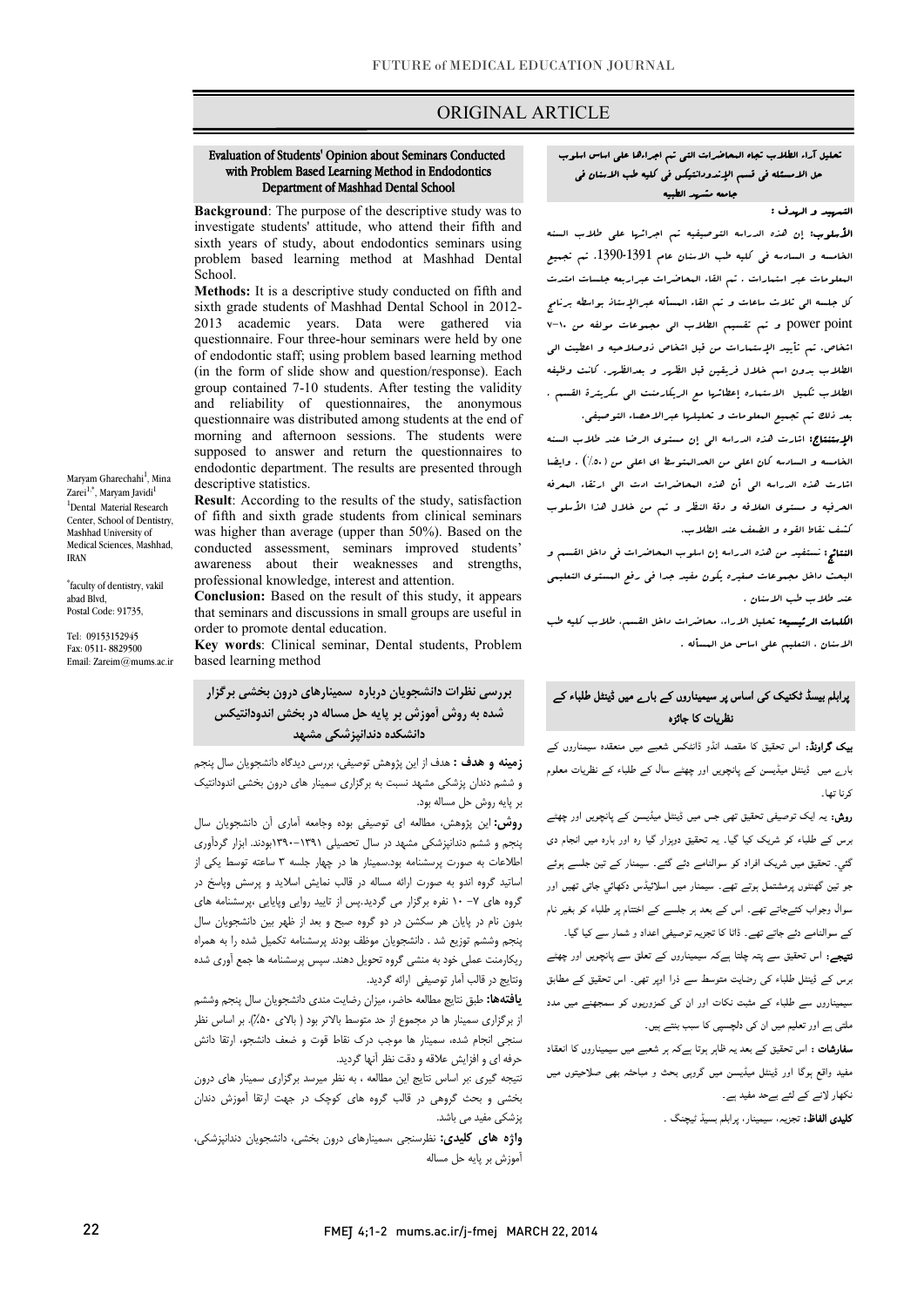## INTRODUCTION

Generally, dental education has been based on memorizing lessons and has paid less attention to problem-solving ability (1). Nowadays, there are vast volumes of information and knowledge so the traditional methods of dental education are not as effective as the past (2).

Therefore, it is necessary to substitute more effective educational methods with lectures. At the present time, lecturing is the preferred teaching method in dentistry. It is one of the most common methods for delivering substantial amount of information and knowledge to large numbers of students in different levels. Although the lecturer provide great amount of scientific materials for the students, there is not the possibility to assess their development; since it is known that lecturing is less effective in shaping attitude and stimulating thinking than other teaching strategies (3).

Problem Based Learning (PBL) was applied at McMaster University, Ontario, Canada for the first time (4). In this method, the students determine facts for a problem. Then, have brain storming about the problem and come up with ideas. The ideas help them to perceive how much information they need. Moreover, group discussion develops their knowledge and learning skills. In fact, learning needs are considered as the content of educational programs (5). The other advantages of PBL method are organizing the clinical situation, motivating learning, developing clinical skills, facilitating to make theories practical (6, 7).

Using this method in educational programs of dentistry has got positive and satisfactory results in Ireland, Singapore, Holland, Sued, and Finland (8-12). Tack et al. conducted a research in a dentistry faculty of Holland via questionnaire about PBL method, and reported students' satisfactory and the change in their knowledge in comparison with other teaching strategies (12).

Fichan and his colleagues adopted PBL method in groups of 6 students along with the observation of an instructor in California. They presented that the students were educated better in this method and their analytical skills and teamwork were developed to large extend (13). Choon et al conducted a systematic review research and showed that PBL improves learners' abilities in technical, social, cognitive, managerial, educational skills (14). However, other studies such as Brown (15) and Last (1) recognized no difference in indicators of their study between PBL and usual methods. In order to achieve the goals of clinical education, the present situation should be assessed repeatedly and recognize weaknesses and strengths. Analyzing students' ideas is a crucial method to identify the quality of clinical education. Therefore, the purpose of this study was to analyze students' perspective about endodontic seminars held in 2012-13 who attend their fifth and sixth years of study in Mashhad.

## **METHODS**

This is a descriptive study; students, who were passing their fifth and sixth years of dentistry in Mashhad (2012-2013), where the target population. Data were gathered via

# questionnaire.

 Students, who attended their fifth and sixth years of study, passed practical course of endo during one month. They were supposed to do their practical program. One day a hour sessions that were taught by a professor of endo faculty. The professor posed a problem for groups of 7-10 people. In order to have similar training, only one professor taught all the groups. The subjects of the top students via interviews. The subjects of the fifth year seminars were theoretical including procedural accidents in treatment, cracked tooth and root fracture, endo emergency and drugs. The students that attended their six including nickel titanium rotary file, MTA plug and traumatized teeth. At the beginning, professor explained the theory and then the students could work with rotary file or place MTA plug. week, there were seminars; therefore, there were four 3 seminars were chosen through need-assessment among 10 year of studies had theoretical and practical seminars

 hours; the students had the syllabus so they were aware of the content and materials of each session. They had to study the materials before attending the class. During the session, professor taught and then the students asked and answered reasoning, a clinical situation was described and the students were asked to discuss about assumptions, the causes of probable problems and possible solutions. Finally, the professor concluded the discussion according to Seminar syllabus was classified according to goals, days and questions. Then, in order to strengthen students' clinical students' assumptions.

 The designed questionnaire included 7 questions and a table (related to the contents of the seminars). There were Yes/No questions that should be answered according to the conditions of each question. The table was related to the student should select one choice from the three including: it is not sufficient (there should be more materials), it is enough and appropriate, it is too much (there should be less materials). importance and necessity of the seminars' contents; each

 Endodontic treatment faculty members (14 people), their recommendations were considered and then the final version of the questionnaire was devised. The reliability was evaluated via test-retest method among 15 students questionnaires were distributed among the students that were attending their fifth and sixth years of study. All of these students took part in the study (they returned the questionnaires and the report of their practical task to the Inclusion criteria were the students who were attending the practical course of endo and have participated all the seminar sessions. The exclusion criteria were the students who have not sign up for endo course or those who were year and 40 students of the sixth year participated in the study. The validity of the questionnaire was assessed by during two weeks. The Cranach's Alpha was 0.8. The faculty). The sampling was conducted through census. absent during the course. All in all, 30 students of the fifth

 After collecting the questionnaires, the results were presented in the form of descriptive statistics and tables.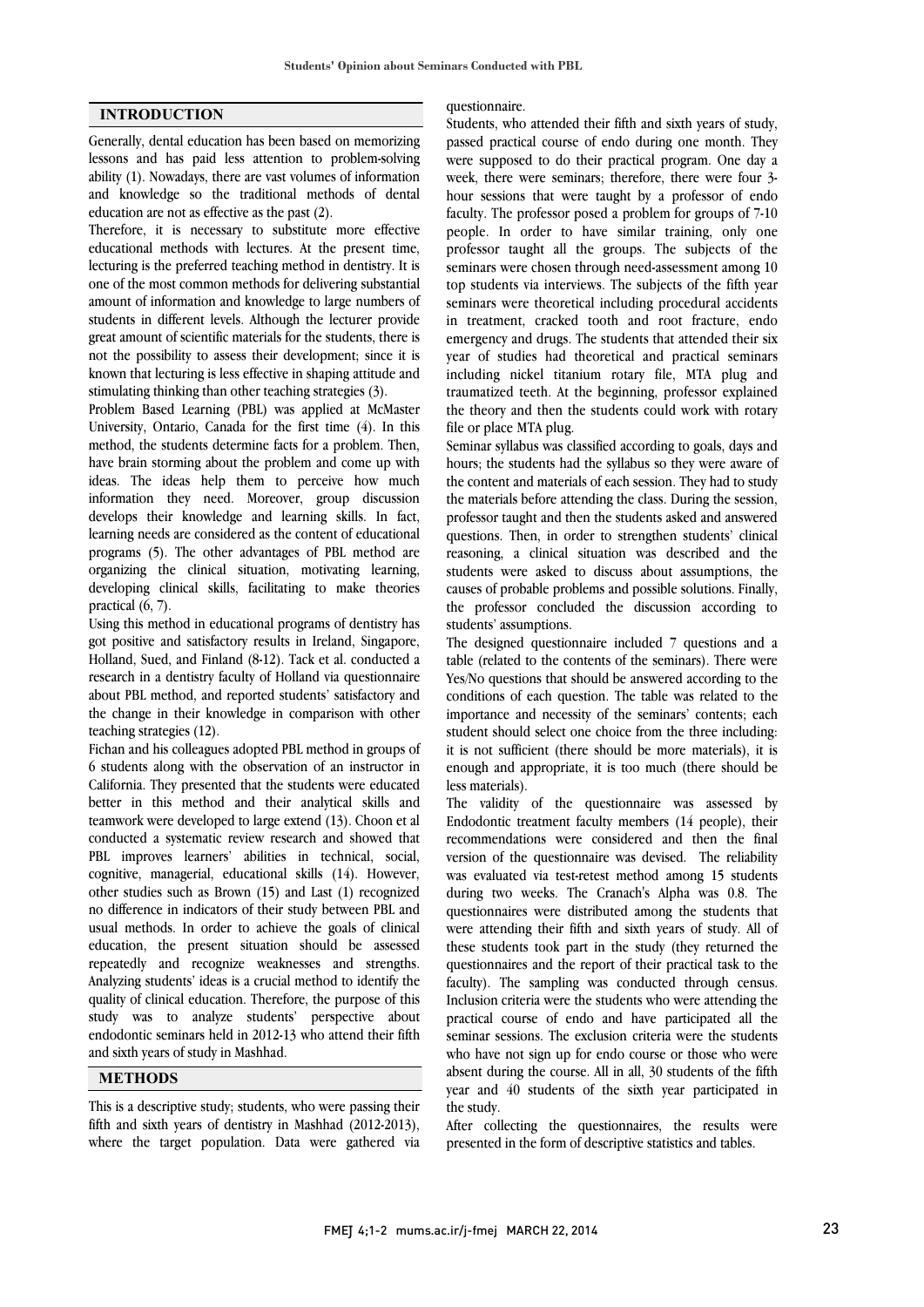<u>.</u>  $\overline{a}$ 

### RESULTS

 The results of the questionnaire are presented in tables (1, 2 and 3).

z and *y*<sub>1</sub>.<br>Regarding the results of the fifth year, the students stated that more contents should be taught about endodontic emergencies, procedural accidents in treatment, cracked tooth and analysis of dental root, respectively. 86.6% of the endodontic emergencies. The percentages of other topics were 60%, 56.6% and 36.6%, respectively. The students' needs of the sixth year were rotary files, leaving the apical plug and trauma. The students believed that the content of 72.5%, 55% and 12.5%, respectively (table1 & 2). students said that there are insufficient materials about each topic is not sufficient and the percentages are as follow

 According to the poll results, the sixth year students' suggestion for topics to be added to seminars were procedural accidents and the methods to prevent them, the causes of endo treatment failure, ways to speed up the locator, retreatment and digital radiography. However, the students of the fifth year suggested filing procedures, pain after treatment, abjuration and endo treatment for certain work, diagnosis and treatment, methods to use apex patients

 The students who were attending the sixth year of their studies mentioned that number of sessions, the introduction of new tools, and the presentation of educational movies should be upgraded and increased in the course and the fifth year students suggested the presentation of educational ֦ movies and practical workshops.

## DISCUSSION

 This research has assessed endodontic treatment seminars results reveal that the students' satisfaction of the course that PBL method has been used to teach the students. The

 $\overline{a}$ 

 was over 50%. According to the poll results, seminars upgrade professionalism and the conception of students' strengths and weaknesses; moreover, it increases their three-hour sessions. 80% of both groups believed the time is sufficient. Most of the students of the fifth year were interested in endo emergency topic and the students of the sixth year were interested in rotary files. Botelho et al study provides and active atmosphere for all of the students with different levels of IQ. It was determined that group discussion method leads to bilateral exchange of knowledge and information and is more useful for students. However, These results acknowledge the outcomes of our study which was based on group discussion (7-10 students) along with a faculty member of endodontics school of Mashhad. interests and attention. The seminars were held in four represents that group discussion of teaching method the study revealed that students prefer lecture method.

 In group discussion method, learners' cooperation is more serious and they are involved more, therefore, they would learning. They will learn the content by heart because of understand the contents better that will lead to more lasting using their own reasoning and judgment.

 According to the results, it seems that seminars and small group discussions could upgrade dental education. During problem and organizing the ideas, asking questions, discussing about the questions, providing solutions and the sessions, PBL method was used including stating the finally the conclusion of the professor.

 more influential when the students participate actively. There are some evidences that show PBL method helps the students to use their knowledge and skills in the treatment of patients (18). Other studies present that gaining experience via PBL method is very influential on the future Based on psychologist theory, learning becomes better and of dentistry (19).

| Table 1. fifth-year students' needs of the seminars' topics |                                     |                                             |  |  |  |  |  |  |  |
|-------------------------------------------------------------|-------------------------------------|---------------------------------------------|--|--|--|--|--|--|--|
| Fifth-year students                                         |                                     |                                             |  |  |  |  |  |  |  |
| It is too much & should<br>be reduced                       | It is sufficient and<br>appropriate | It is not sufficient<br>should be increased |  |  |  |  |  |  |  |
| Procedural accidents during endo treatment<br>$0\%$         | 40%                                 | 60%                                         |  |  |  |  |  |  |  |
| 10%                                                         | 33/4%                               | 56.6%                                       |  |  |  |  |  |  |  |
| $0\%$                                                       | 13/4%                               | 86.6%                                       |  |  |  |  |  |  |  |
| $6.7\%$                                                     | 56.7%                               | 36.7%                                       |  |  |  |  |  |  |  |
|                                                             |                                     |                                             |  |  |  |  |  |  |  |

| Table 2. sixth-year students' needs of the seminars' topics |                                       |                                     |                                             |  |  |  |  |  |  |
|-------------------------------------------------------------|---------------------------------------|-------------------------------------|---------------------------------------------|--|--|--|--|--|--|
| Sixth-year students                                         |                                       |                                     |                                             |  |  |  |  |  |  |
| Topic                                                       | It is too much & should<br>be reduced | It is sufficient and<br>appropriate | It is not sufficient<br>should be increased |  |  |  |  |  |  |
| Traumatized teeth                                           | %15                                   | $\frac{0}{072}/5$                   | $\frac{9}{6}$ 12/5                          |  |  |  |  |  |  |
| Rotary nickel titanium files                                | $\frac{0}{6}$                         | $\frac{0}{0}$ 22.15                 | $\frac{9}{672/5}$                           |  |  |  |  |  |  |
| MTA apical plug                                             | $\frac{9}{2}$ /5                      | $\frac{9}{6}42/5$                   | $\%55$                                      |  |  |  |  |  |  |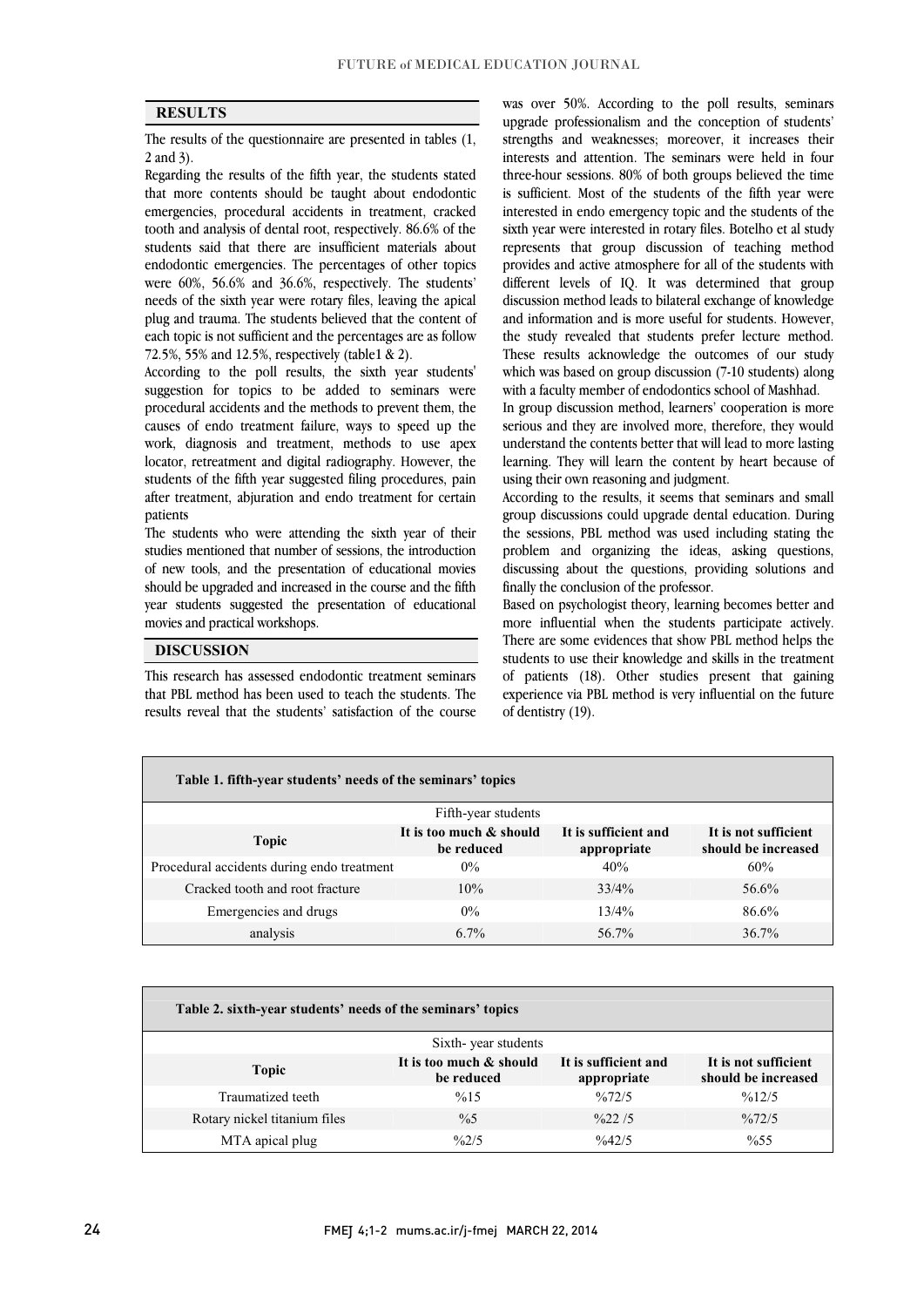$\overline{a}$ 

| Table 3. Frequency of evaluation areas                      |                   |    |                |                |                                                                                     |    |      |   |  |  |  |
|-------------------------------------------------------------|-------------------|----|----------------|----------------|-------------------------------------------------------------------------------------|----|------|---|--|--|--|
|                                                             | <b>Fifth year</b> |    |                |                | Sixth year                                                                          |    |      |   |  |  |  |
| Evaluation areas                                            | <b>Yes</b>        |    | N <sub>0</sub> |                | <b>Yes</b>                                                                          |    | No.  |   |  |  |  |
|                                                             |                   |    |                |                | Percentage Frequency Percentage Frequency Percentage Frequency Percentage Frequency |    |      |   |  |  |  |
| Relationship between topics and the<br>professionalism need | 76.6              | 23 | 23.4           | 7              | 85                                                                                  | 34 | 15   | 6 |  |  |  |
| Conception of students" weaknesses<br>and strengthens       | 90                | 27 | 10             | 3              | 85                                                                                  | 34 | 15   | 6 |  |  |  |
| Proportion with students' scientific<br>level               | 86.6              | 26 | 13.4           | $\overline{4}$ | 92.5                                                                                | 37 | 7.5  | 3 |  |  |  |
| Increase of interest and accuracy                           | 79.9              | 24 | 20.1           | 6              | 80                                                                                  | 32 | 20   | 8 |  |  |  |
| Group discussion and presenting<br>problems                 | 79.9              | 24 | 20.1           | 6              | 77.5                                                                                | 31 | 22.5 | 9 |  |  |  |
| Proportion of topic and content                             | 79.9              | 24 | 20.1           | 3              | 92.5                                                                                | 37 | 7.5  | 3 |  |  |  |
| Time Proportion                                             | 9.79              | 24 | 20.1           | 6              | 80                                                                                  | 32 | 20   | 8 |  |  |  |

There are some activities that enhance the influences of teaching such as asking questions, discussion, presenting the topic in slides, providing the information for the students before the session and providing practical atmosphere for them. All of these factors were considered in the study. Moreover, because of the impact of educational conditions and purposes, the same professor taught all the seminars for both groups.

PBL seminars increased the interest and attention among 80% of the students that is similar to results of other studies. So, the students prefer PBL method to lecture method (19). The results of the study was similar to another one which assessed biology course taught to freshmen of medicine via PBL method and showed that 70% of the students were agree with this method and suggested other course be taught similarly (20).

The students had constructive suggestions for seminars such as teaching theoretical topics along with practice, allocating more time for PBL method, presenting educational movies and adding other topics (apex locator, endo treatment for certain patients, digital radiography, and etc.)

 teaching for all of the students; it was not possible to divide the students into two groups and held the seminar for only one group. Therefore, it is suggested to compare this method with other methods, gather the opinions of graduated The limitation of the study was the essence to have similar students and compare with the results of the study.

It should be mentioned that this method requires more facilities such as room, teaching aids and human resources. Also, the faculty members should spend more time to program carefully. The other issues are long-term have been taught with this method, with other methods, as well, in future studies. evaluation and the comparison of students' abilities, which

 The study shows that PBL method of teaching in clinical education could be substituted with classical methods of is useful to upgrade the educational system and the students' motivation among dentistry students. Moreover, the quality of education and long-term learning would be enhanced. teaching or used as a complimentary method. This method

#### **REFERENCES**

 dentistry: the Manchesterexperience. Eur J Dent Educ. 2003 Feb; 7(1): 3-12.<br>5. Saunders TR, Dejbakhsh S. Problem- based learning in undergraduate dental education: facultydevelopment at the Dentistry. Journal of Prosthodontics.2007; 6. Baker CM, Pesut DJ, McDaniel AM, problem-based learning onlearning styles of master's students in nursing administration. J Prof Nurs. 2007; 23(4): 7. Williams SM, Beattie HJ. Problem based learning in the clinical setting: a systematic review. Nurse EducToday. 2008; 1. Gaengler P, De Vries J, Akota L, Balciuniene I, Berthold P, Gajewska M, et al. Student selection and the influence of their clinical and academicenvironment on learning. Eur J Dent Educ. 2002; 6 Suppl 3: 8-26. 2. Plasschaert AJ, Lindh C, McLoughlin J, Manogue M, Murtomaa H, Nattestad A, Sanz M. Curriculumstructure and the European credit transfer system for European dental schools: part I. Eur J Dent Educ .2006 Aug; 10(3): 123-30. 3. Golden AS. Lecture skills in medical education. Indian J pediatr. 1989 jan- Fe; 56(1):29-34. 4. Hoad-Reddick G, Theaker E. Providing support for problem-based learning in Dent Educ. 2003 Feb; 7(1): 3-12. University of Southern California School of 16(5): 394-9. Fisher ML.Evaluating the impact of  $214 - 19.$ 28(2): 146-54. 8. Kelly M, Shanley DB, McCartan B,<br>Toner M, McCreary C. Curricular Toner M, McCreary C. adaptations towards problembased learning in dental education. Eur J Dent Educ. 1997 Aug; 1(3): 108-13. 9. Lim LP, Chen AY. Challenges and relevance of problem-based learning in dental education.Eur J DentEduc. 1999 Feb; 3(1): 20-6. 10. Rohlin M, Petersson K, Svensäter G. The Malmö model: a problem-based learning curriculum inundergraduate dental education. Eur J Dent Educ. 1998 Aug; 2(3): 103-14. 11. Kerosuo E, Ruotoistenmäki J, Murtomaa H. Report on the development of